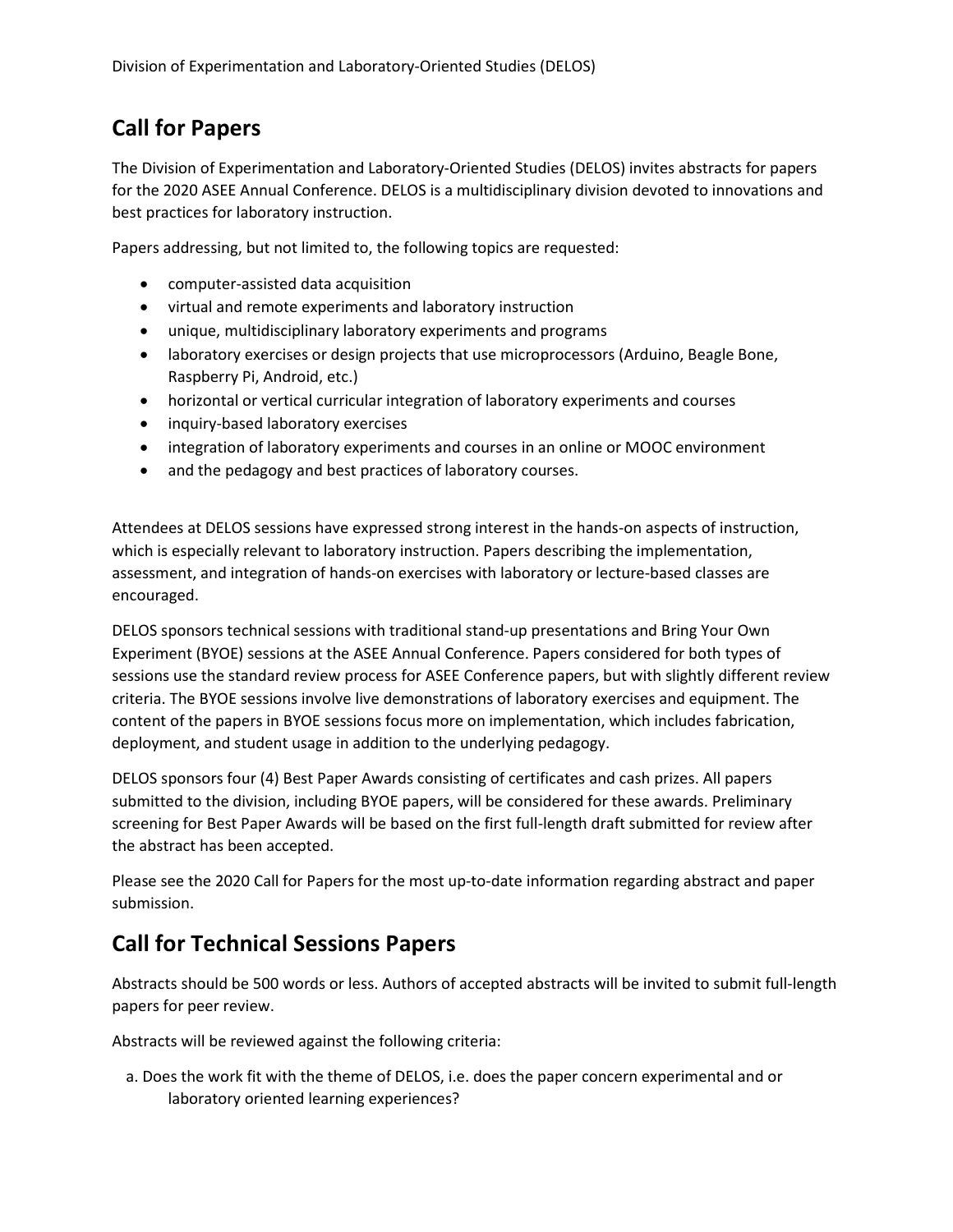b. Does the content of the abstract suggest that a full paper is likely to be of sufficient merit to warrant review?

Papers for technical sessions will be reviewed against the following criteria:

- a. Readability: Is the paper well written? Is it free of grammatical and spelling errors? Is the paper easy to read? Are the key findings made obvious to the reader?
- b. Technical merit: Is the analysis sound and well documented? Are the measurement techniques carefully defined and appropriate to the quantities being measured and the appropriate units used? Do the discussion and conclusions follow from the data and analysis presented in the paper? Are assertions of improvements in education supported by rigorous assessment?
- c. Use of Figures and Graphics: Are the figures and graphics clear and effective at illustrating the equipment and data? Do the figures and graphics support the discussion and conclusions? Are the figures and graphics sufficiently explained by discussion in the text of the paper? Are axes labeled properly and units indicated?
- d. Innovation in Education: Does the paper describe an innovative approach to laboratory-based instruction? Does the paper contribute to the advancement of laboratory-based instruction?
- e. Broad Interest: Is the paper of interest outside of a narrowly targeted audience? Is there potential for crossover of interest to other subject areas or audiences?
- f. Significance and Impact: Is the paper of significance relative to other papers in the same field of interest? Will other researchers or instructors in the same field cite the paper? Is the paper likely to have an impact on the practice of engineering education, or on future research in engineering education?
- g. References: Are there sufficient and appropriate references on prior research on engineering pedagogy applied by the authors and review of similar work carried out by other educators in the field?

## Call for Bring Your Own Experiments (BYOE) Papers

BYOE sessions will be publish-to-present. BYOE abstracts must be submitted using ASEE Monolith. Submissions should be identified by including "BYOE" at the beginning of the title of the abstract. For example, a submission to demonstrate an experiment on optical encoders would be titled "BYOE: A Deconstructed Apparatus for Exploring Rotary Optical Encoders".

Abstracts should be in the form of a one-page abstract that describes the experiment and its pedagogical components with a second page for supporting images.

The review process will follow the same deadlines as the standard ASEE abstract and manuscript process with peer review. Note that the BYOE paper should be in the form of a procedure description and instruction. The paper should be written in a manner that will allow others to easily duplicate the experiment, explain the motivation for the development of the experiment, and the expected learning outcomes. An example of a BYOE paper is posted at http://delos.asee.org/. BYOE papers that are selected for presentation after the review of the required paper will be published in the Proceedings of the ASEE Annual Conference.